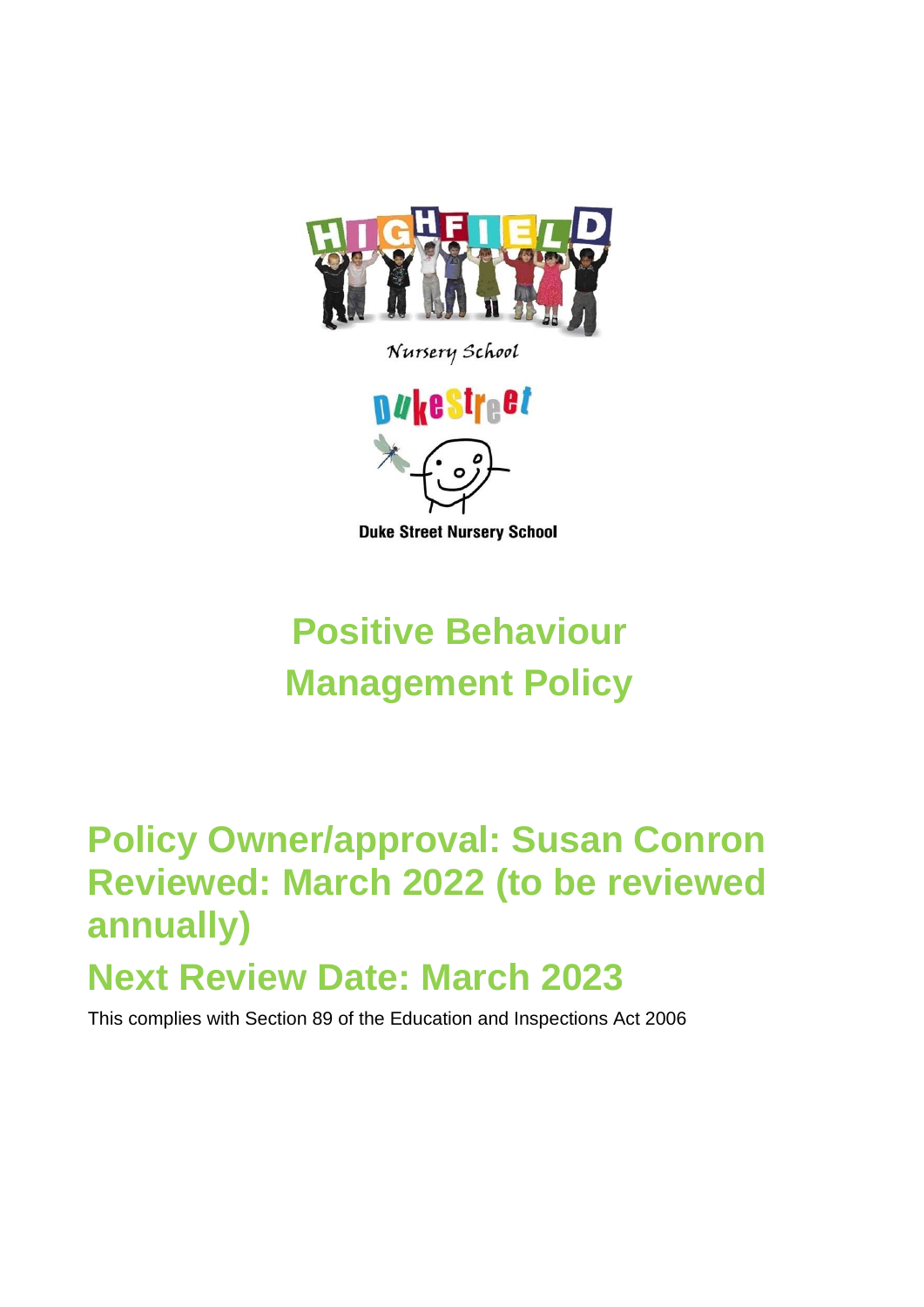### **Duke Street and Highfield Nursery School Positive Behaviour Policy**

This policy sets out the expectation of behaviour at Duke Street and Highfield Nursery School for staff, parents, children and visitors. We believe that children and adults flourish best in a well-planned and developmentally appropriate environment in which everyone knows what is expected of them. At Duke Street and Highfield Nursery School, we aim to create an atmosphere where children are able and supported to self-regulate their emotions.

We personalise our positive behaviour policy to the needs of each individual child.

**We recognise the importance of using positive and effective behaviour strategies in promoting children's welfare, learning and enjoyment. Duke Street and Highfield Nursery School adopts a key worker system ensuring all children develop positive attachments and feel safe and secure.** 

Our Positive Behaviour policy aims to help children to:

- Develop social skills and help them to understand ways to express their feelings and emotions.
- Develop confidence, self-control and self-esteem in an atmosphere of mutual respect and encouragement
- Develop a respect for one another
- Build caring and co-operative relationships with other children and adults

#### **Behaviour Management Strategies**

Duke Street and Highfield Nursery School will manage behaviour using clear specific praise with consistent and positive strategies. Practitioners and Parents/carers are encouraged to contribute to these strategies, raising concerns or offering suggestions.

Clear boundaries are in place and a range of strategies are used to support children to understand the boundaries and discover inner motivation. (See Appendix 1)

We believe in rewarding and modelling positive behaviour specific to children's level of development. We believe it is important to help children understand the inner motivation that they need to behave in a certain way so we reward positive behaviour through verbal praise with clear acknowledgement of what we are praising.

Duke Street and Highfield Nursery School follows the Highscope 'Six Steps to Conflict Resolution' process appropriate to the children's level of development and age.

1. Approach calmly, stopping any hurtful actions;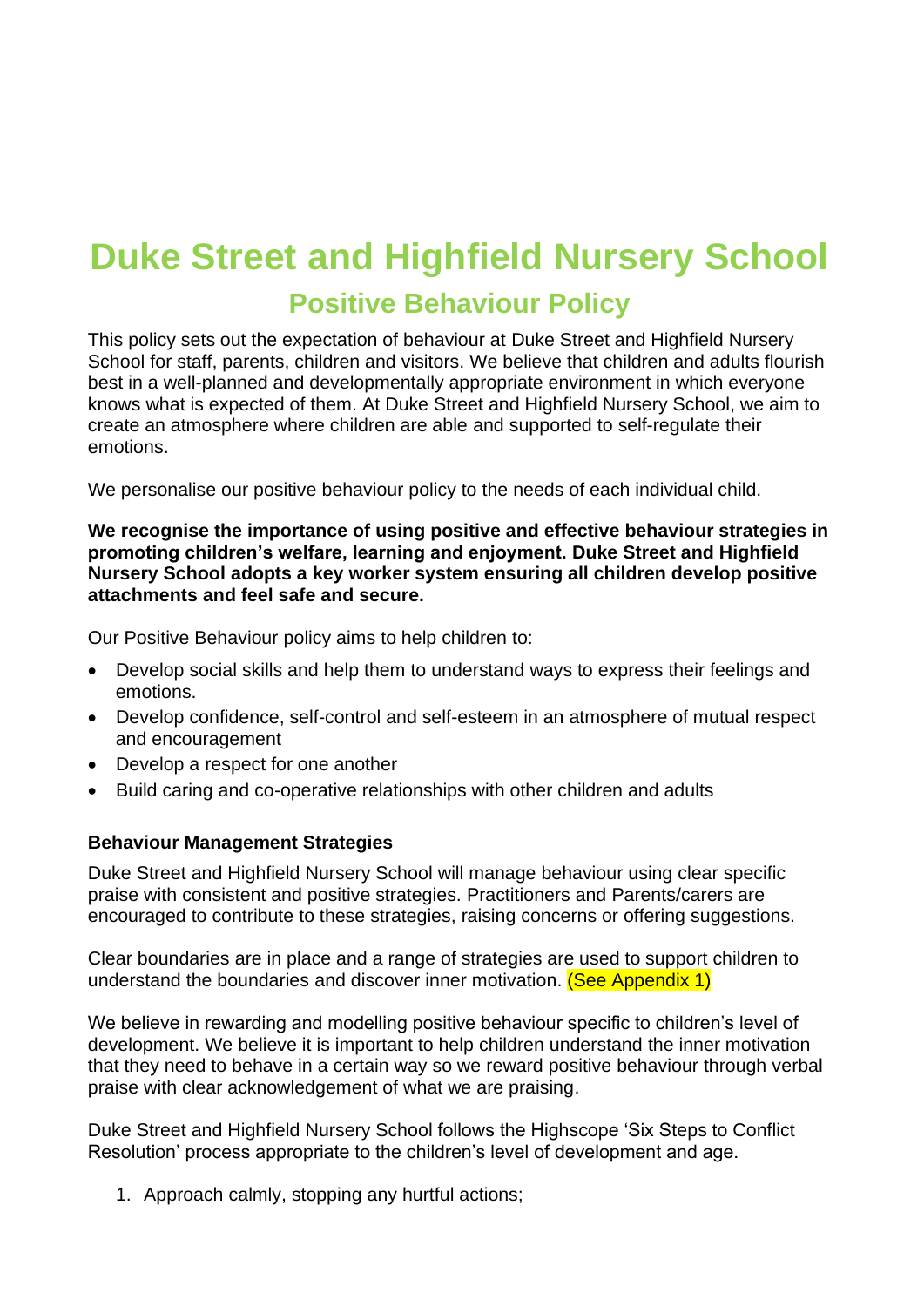- 2. Acknowledge children's feelings;
- 3. Gather information from both sides;
- 4. Restate the problem;
- 5. Ask for solutions and choose one together;
- 6. Be prepared to give follow-up support

Behaviour management will be structured around the following principles:

- Positive behaviour will be reinforced with specific praise and encouragement,
- When dealing with challenging behaviour, staff will always communicate in a clear, calm and **positive manner**. We will try to re-direct children's energies by offering them alternative and positive options.
- All staff and parents/carers will make every effort **to set a positive example** to children by behaving in a friendly and tolerant manner themselves, promoting an atmosphere where children and adults respect and value one another.
- Staff will work as a **team** by discussing incidents and resolving to act collectively and consistently by making use of the 'Window of Tolerance' approach.
- Staff will try to discuss concerns confidentially with SLT and/or parents/carers at the earliest possible opportunity in order to help identify the causes of inappropriate behaviour and share strategies for dealing with it.
- Children who experience bullying, racism or other unacceptable behaviour will be given the confidence to speak out.
- The nursery environment will be well resourced and planned in order to meet the needs of the children, thereby offering a variety of play opportunities.
- Staff always keep in mind that behaviour is a form of communication.

### **Dealing with Challenging Behaviour**

*Certain types of behaviour are normal according to the stage of development of individual children. We need to remember that all behaviour is a communication: Challenging behaviour is often a result of a breakdown in communication. Staff involved in supporting children should aim to understand what function the behaviour serves and to facilitate the child to learn more socially acceptable means of expressing their need for support.* 

Duke Street and Highfield Nursery School defines challenging behaviour "as any behaviour which gets in the way of a child's learning, or ability to function in socially acceptable ways".

When confronted with challenging behaviour, staff will distinguish between 'disengaged', 'disruptive' and 'unacceptable' behaviour.

- **Disengaged** behaviour may indicate that a child is bored, unsettled or unhappy. With appropriate interventions, staff may be able to re-engage a child in purposeful activity.
- **Disruptive** behaviour describes a child whose behaviour prevents other children from enjoying themselves. Staff will collectively discuss incidents and agree on the best way to deal with them.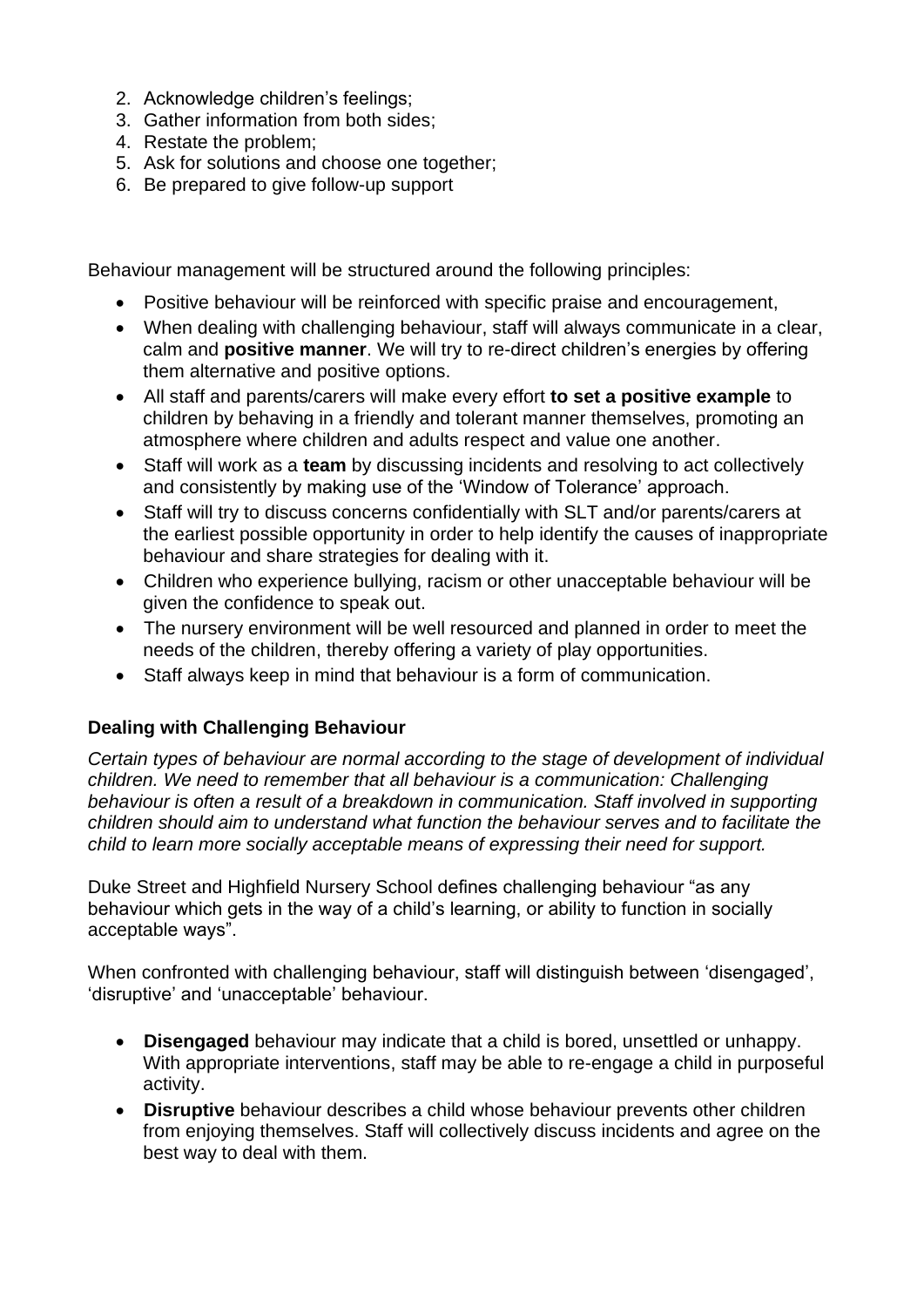• **Unacceptable** behaviour refers to non-negotiable actions and may include discriminatory remarks, violence, bullying or destruction of equipment. All incidents must be recorded in the behaviour log.

Staff will not under any circumstances administer physical punishment or shout at the child. The only occasion when a member of staff may shout across the room/outdoor area to a child, is when they cannot get to the area themselves and the member of staff sees a potential danger.

Children who need support in Managing Feelings and Behaviour and Emotional Regulation will be given support and consistent strategies to address the matter. Staff will seek appropriate training in order to reflect upon the triggers and effects for children who find aspects of the play environment stressful.

If a child's behaviour is persistently challenging and the procedures in this policy are not meeting the child's needs a behaviour management programme will be drawn alongside parents/carers and the child. Parents/carers will be given support and sign posted to parenting courses if necessary.

### **Anti-Bullying Statement**

All children at Duke Street and Highfield Nursery School are entitled to learn in a safe and supportive environment. This means they should be free from all forms of bullying behaviour.

Bullying is a persistent behaviour by an individual or group with the intention of verbally, physically or emotionally harming another and is not age appropriate.

Bullying is generally characterised by:

- Repetition: incidents are not one-offs but frequent and happen over a period of time.
- Intent: the perpetrator means to cause verbal, physical or emotional harm. It is not accidental
- Targeting: bullying is generally targeted at a specific individual or group.
- Power imbalance: whether real or perceived, bullying is generally based on unequal power relations.

Through our strong key worker relationships with children we will ensure that the Personal, Social and Emotional development of all our children is supported and remains a strong focus throughout our provision.

Key workers will be aware of friendships and encourage co-operation and the development of interpersonal skills through play and group work. There will be lots of opportunities to extend friendships throughout nursery.

Any reports of bullying will be treated very seriously and will be challenged and never ignored. All reports of bullying will be seriously investigated and nursery will work closely with the children and parents involved to resolve the situation.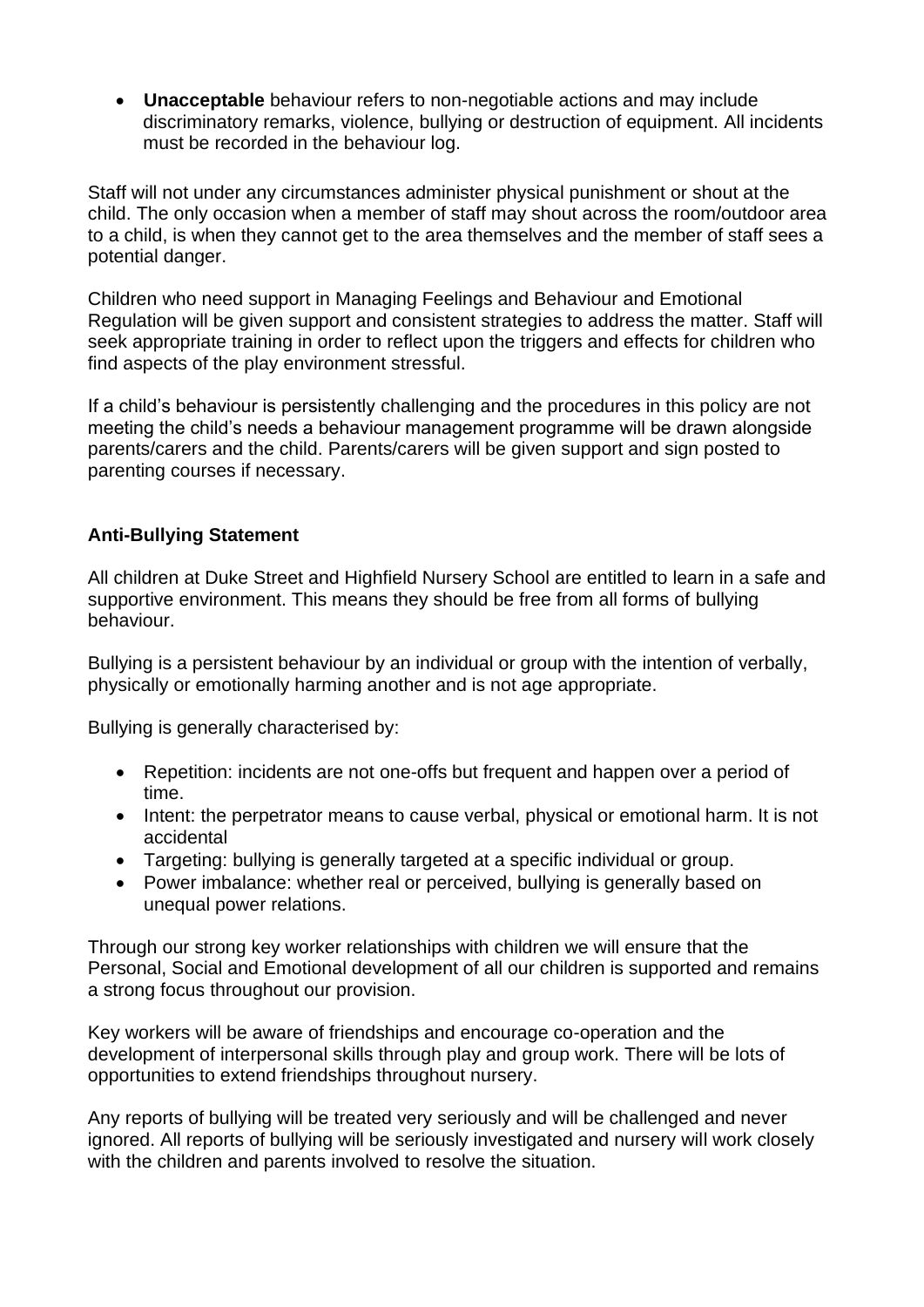If any parents/carers are unhappy about the way in which matters have been dealt with they must follow the complaints procedure.

### **Exclusions- Fixed term and permanent exclusions**

### **Children:**

In extreme circumstances it may be necessary to exclude a child from Duke Street and Highfield Nursery School although we firmly believe that this should only be carried out if all other strategies and support has failed.

The decision to exclude is taken by the head teacher and this may be for a fixed term or permanent exclusion. The head teacher will take into account the circumstances, evidence available and the need to balance the interests of the pupil against those of the whole school community.

Parents have the right to make representations to the governing body (or discipline committee) about exclusion and the governing body must review the exclusion decision in certain circumstances, which include all permanent exclusions. Where a governing body upholds a permanent exclusion parents have the right to appeal the decision to an independent review panel.

### **Parents/carers and service users:**

Parents/Carers and setting users are required to adhere to the behaviour policy at all times and manage their own behaviour in such a way that respects others views, beliefs, opinions and backgrounds.

The nursery school has a no smoking, no drugs and no alcohol policy.

Please respect staff at all times. Staff will respect all parents.

If parents/carers or setting users behave in an unacceptable way they will be calmly asked to adapt their behaviour. If the unacceptable behaviour continues they will be asked to leave the premises by a senior member of staff.

Unacceptable behaviour at Duke Street and Highfield Nursery School includes:

- Verbal or physical abuse of another person
- Racist or sexist remarks
- Persistent aggressive swearing
- Aggressive and violent behaviour.

Sanctions for parents/carers and service users

- a) Two verbal warnings
- b) Written warning
- c) If the incidents continues parents will be asked to not attend the nursery school until they are able to respond as requested

If a parent/carer or service user was excluded.

• The head teacher, along with the senior leadership team will decide whether the exclusion is to be temporary or permanent.